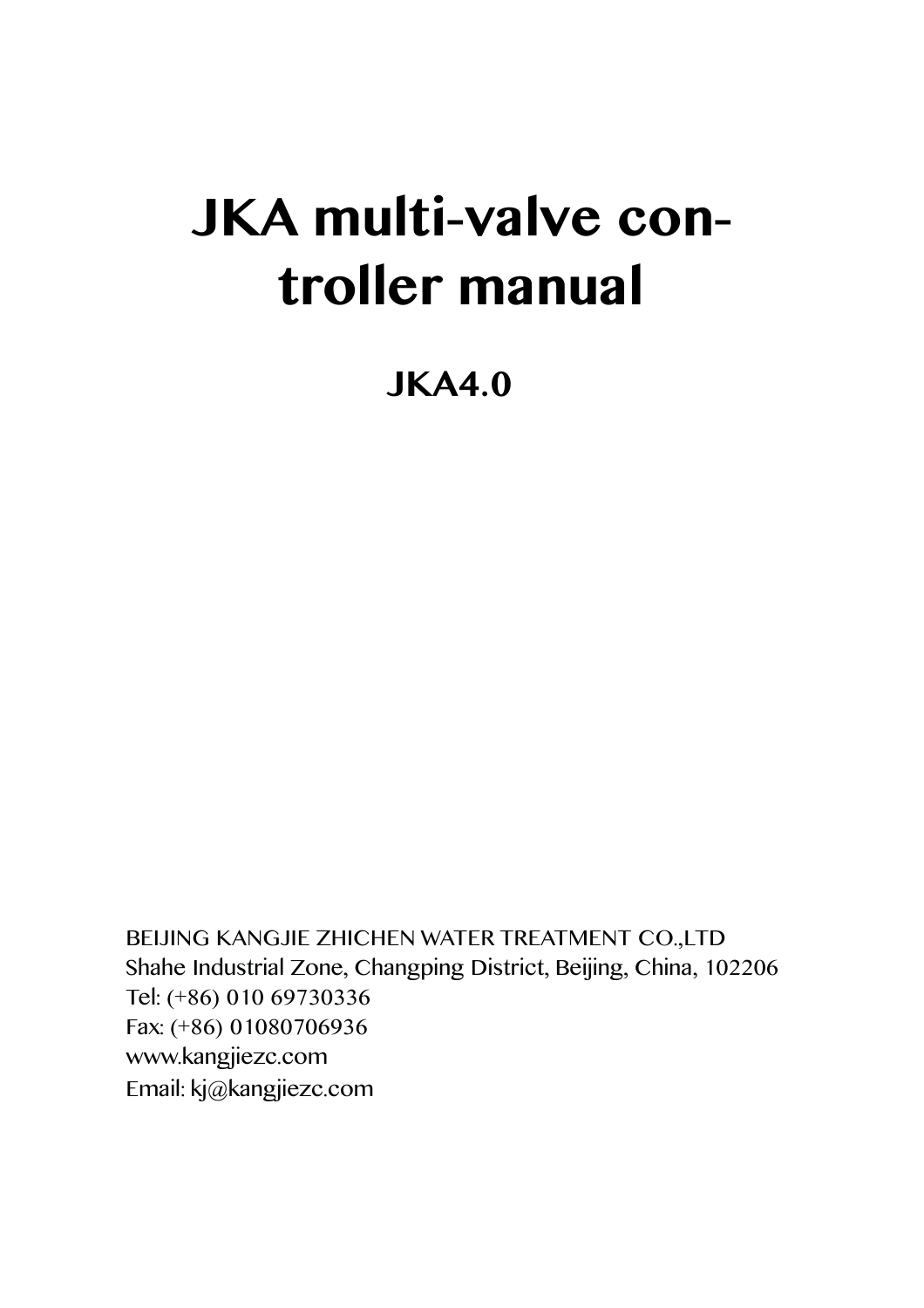# Content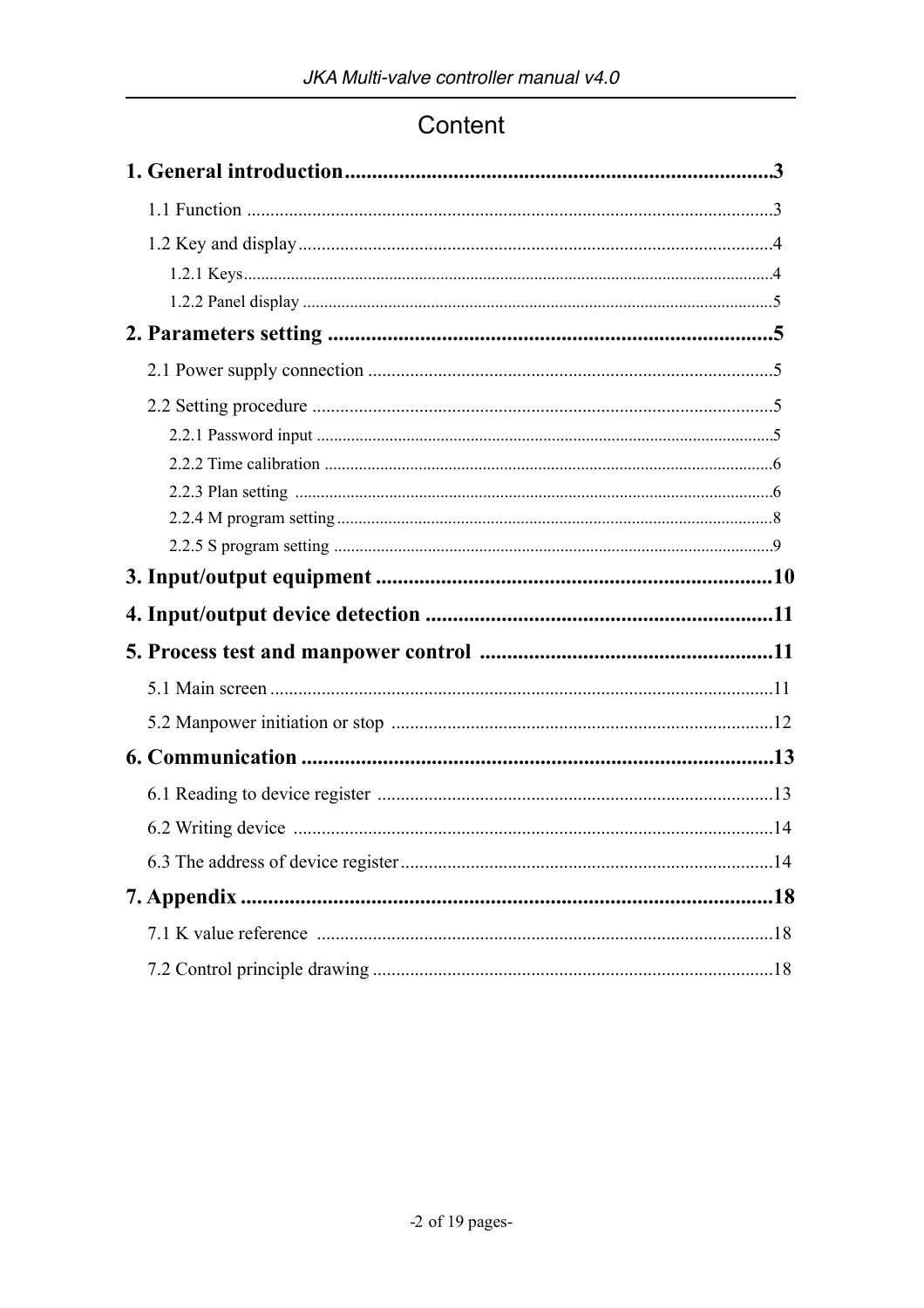# **1. General introduction**

## 1.1 Function

JKA multi valve controller is specially designed for filtration, Water Conditioning, Softening, and Desalination systems which consist of multi valves. It has the following superior features:

- Power: 150~250V/AC. 50/60Hz. The power of motor is 4W.
- Chinese or English language can be selected. Easily programmed, No knowledge of programming languages needed to operate.
- Instrument adopt the MODBUS (RTU) protocol with CRC checksum.
- Password protection design prevents parameter setting from accidental or unexpected alterations.
- Flexible regeneration initiation modes (Volume, Remote, Interval, Week, Remote control regeneration).The selection of regeneration modes depends on specific technical and systemic conditions. Under special circumstances (e.g. on-site debugging) can be forced to manually start the regeneration. Regeneration can also be interrupted at any time, and any sequence may be skipped.
- Displays all functions on LCD panel with long lasting backlight that provides over ten years of use.
- Regeneration and relevant outputs signals are all Relay Dry Contacts. The capacity is 220VAC/5A.
- JKA Stager Controller contains four specified parameters: a) Plan b) M program c) S program d) Commerce
- Remote control signal is dry contact. Signal can be reserved at least 2 seconds.
- JKA Controller equips two sets of level logic control unit with Relay Dry Contact output.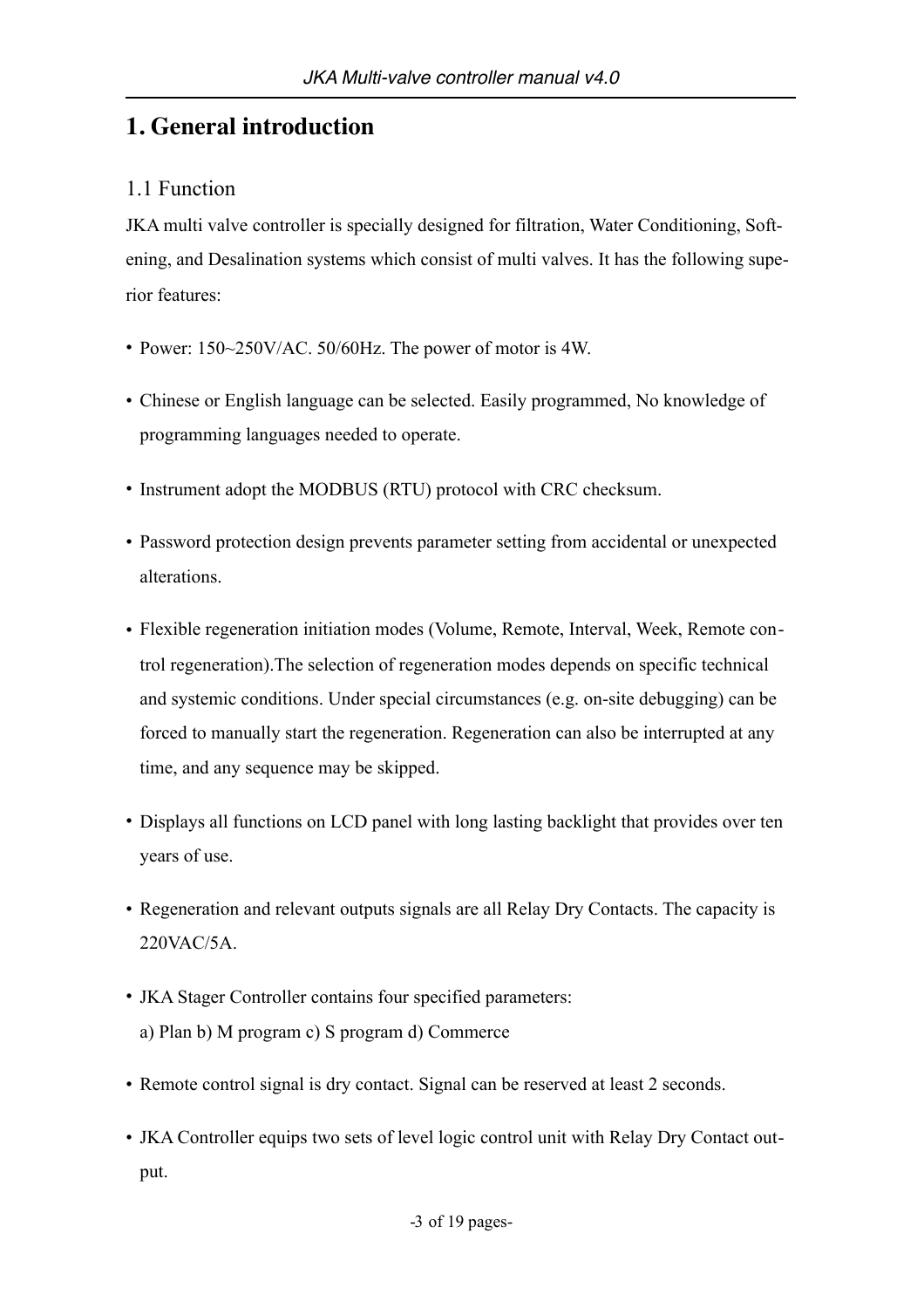- Multiple controllers can be realised peripheral logic chain functionality.That can pass between multiple controllers S1 or S3 program as a neighbouring state feedback from both devices in order to achieve mutual linkage between each other, to avoid the two controllers at the same time start the regeneration process.
- Peripheral logic interlock function can be implemented among multiple JKA Stager Controllers through using S1 or S3 program of one JKA Stager Controller as state feedback to adjacent one. Hereby, Regeneration initiation on two JKA Stager Controllers is thus avoided.
- For commercial lock, please contact our technical personnel for further details.

1.2 Key and display

1.2.1 Keys

The Six function keys, located directly beneath the display, control the majority of JKA stager operation:

**ESC**: functional exit.

**ENTER**: confirmation/input.

 $\blacktriangle \blacktriangledown$ : select /modify parameter.

 $\bullet$ : move cursor.

The setting point is up by 1 when the upward key is pressed each time, and will be down by 1 when the downward key is pressed each time. The cursor on the screen will move right when the rightward arrowhead is pressed, and will move left when the leftward arrowhead is press.

Note: keeping any key 5 seconds can get into setting state on main display.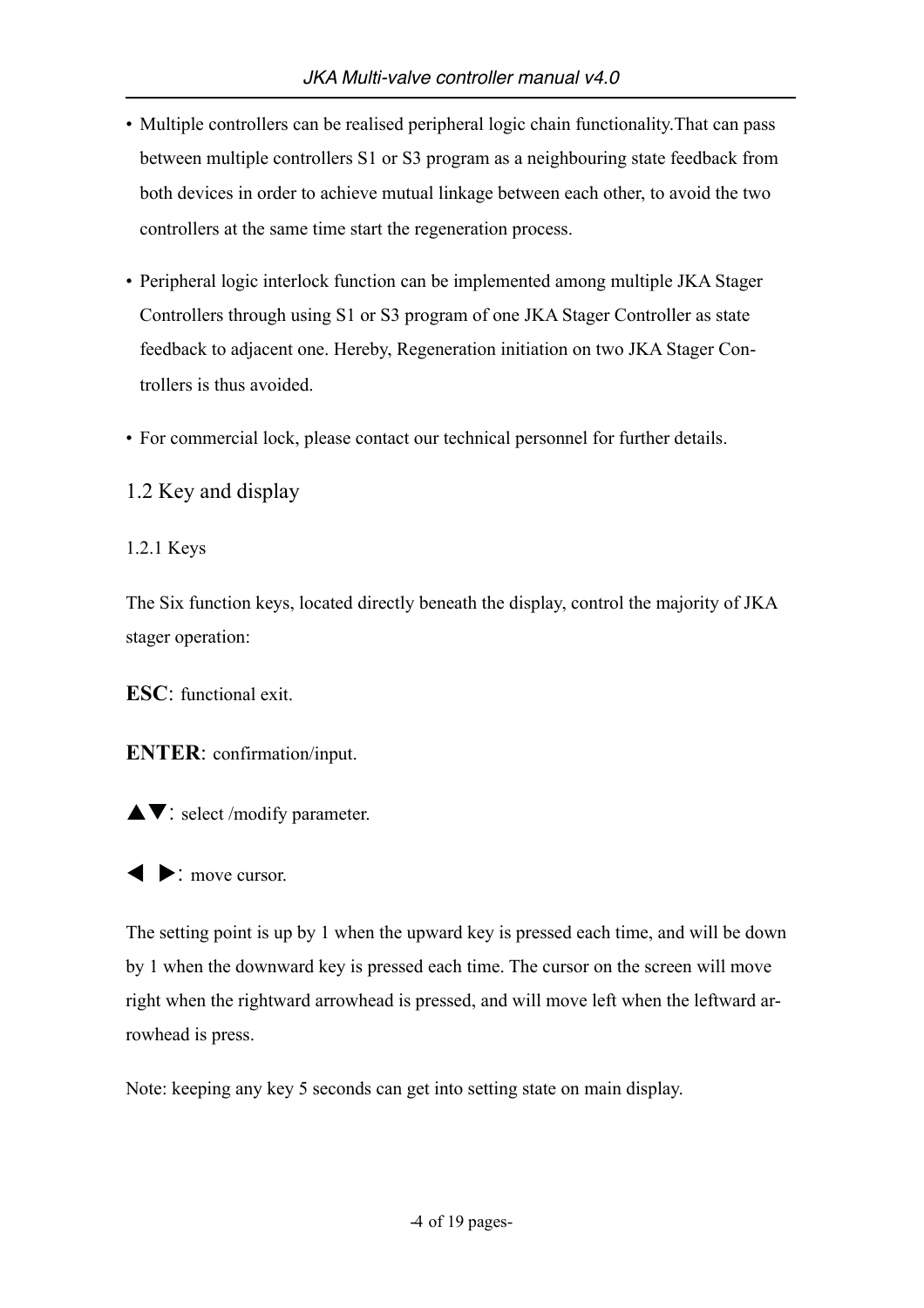#### 1.2.2 Panel display

Working light and Regeneration light separately indicates operational status. Frequent flashing denotes rotational frequency of flow sensor if flow sensor is implemented in system. Send and receive light separately indicate the status of communication when sending or receiving data.

# **2. Parameters setting**

## 2.1 Power supply connection

Properly link JKA Stager Controller to power supply before starting parameter setting. The screen displays as below:



## 2.2 Setting procedure

#### 2.2.1 Password input

Constantly press any key on main display for 5 seconds, the screen will display as follow:



Use  $\blacklozenge \blacktriangleright$  keys :to move cursor, push  $\blacktriangle \blacktriangledown$  key to modify value, transfer 0000 to

2008. Then press **ENTER** to get into main menu, screen displays as below:

| Clock  | Plan | M Prog |
|--------|------|--------|
| S prog | Test | Menu   |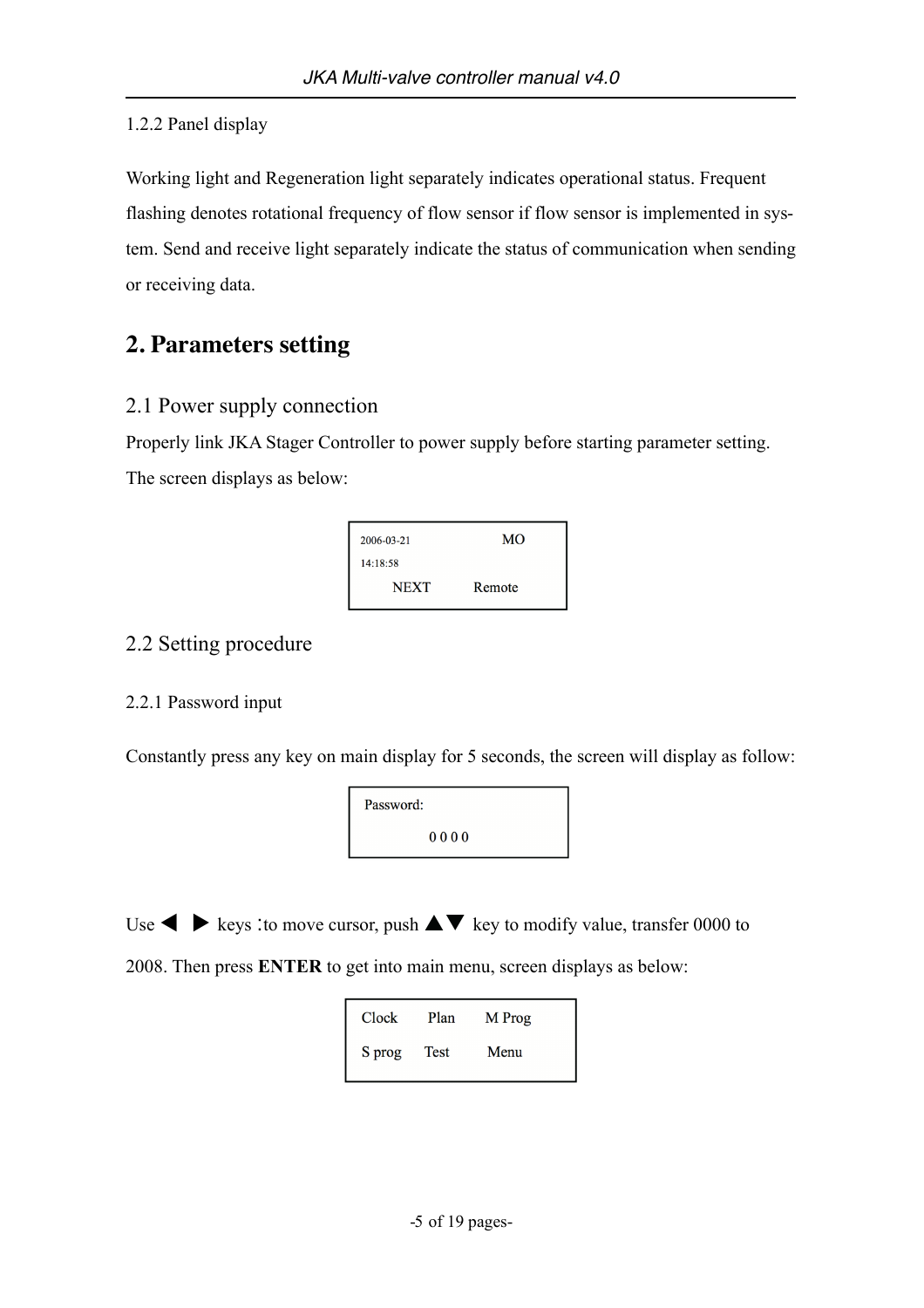#### 2.2.2 Time calibration

Access to time calibration setting by pushing Clock and **ENTER** . Screen displays as below:



If the time is not consistent with current time, push  $\blacktriangle$   $\blacktriangleright$  and  $\blacktriangle \blacktriangleright$  keys to adjust.

Then press **ESC** to return to main menu.

2.2.3 Plan setting

Move the cursor to **Plan** and press **ENTER** to access plan setting program, display as follows:

| Mode    | <b>Business</b> |
|---------|-----------------|
| Address | Baud rate       |

• Mode setting: move the cursor to **Mode** and press **ENTER** to access to Modes choice, display as below



Note: Which regeneration mode is identified in the light of actual technique. Volume mode selection requires flow sensor matched that can generates rectangular pulse. (We recommend JM-TT flow sensor to match JMA Stager Controller usage)

If Volume mode is selected as regeneration initiation mode, then move cursor to **Volume** and press **ENTER** to get into **Volume** mode setting, display as below

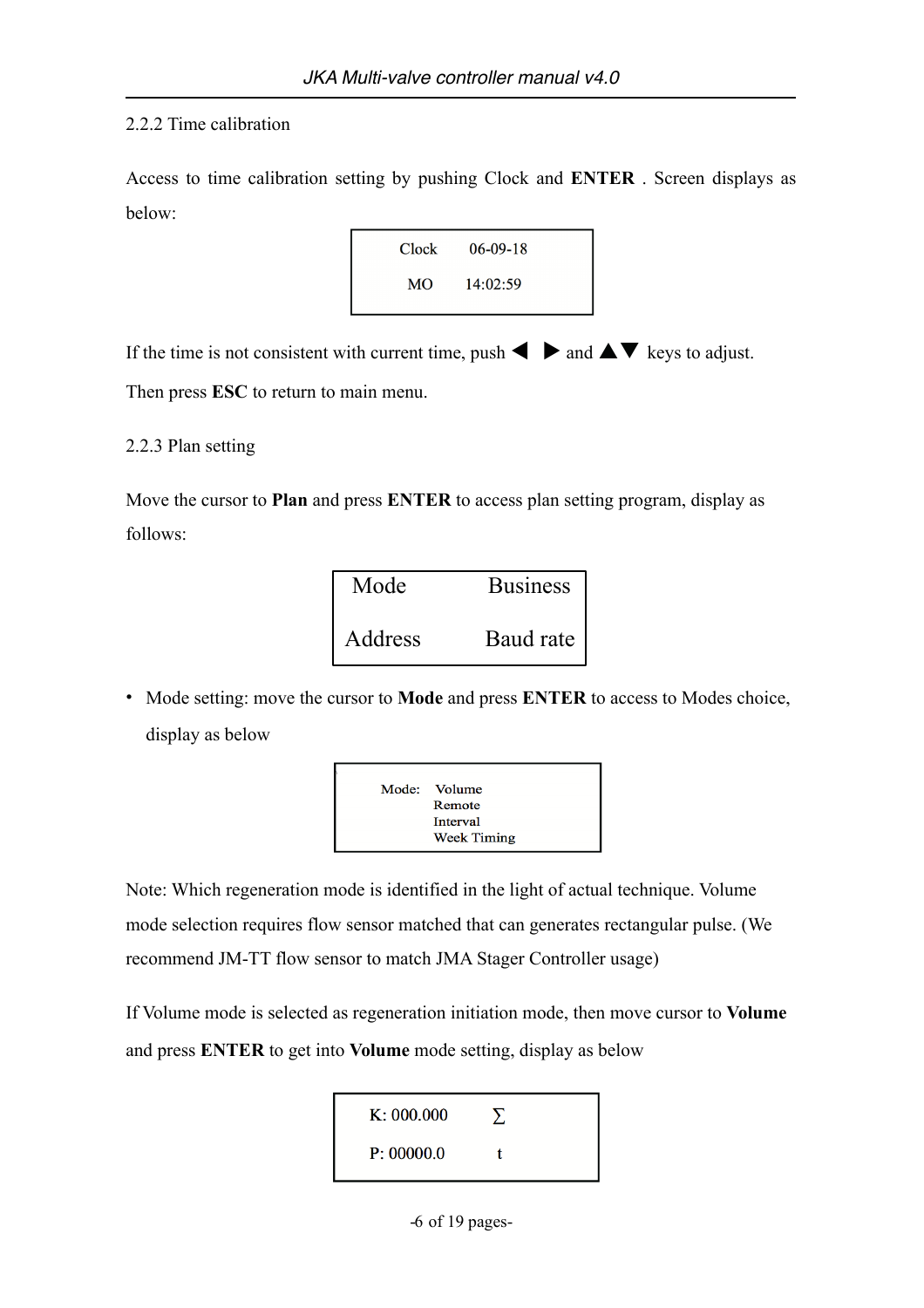Note: K value is pipe coefficient. P is Total volume.

**Press**  $\blacktriangle$   $\blacktriangleright$  and  $\blacktriangle$   $\blacktriangleright$  keys to input K value and P value, and then press **ENTER** to confirm . Accumulative volume value checked by moving cursor on "∑" and press **EN-TER**, then display as below



To remove accumulative volume value, press **ENTER** on the above display and type password "4321". Then press **ENTER** to confirm this performance.

When setting week timing as system regeneration mode, moving cursor on **Week timing** and press **ENTER** to access, display as below:



Use  $\blacklozenge \blacktriangleright$  keys : to move cursor, push  $\blacktriangle \blacktriangledown$  key to sets date and time requested to regenerate, then press **ENTER** to get into, display as below:



Note: Week timing mode, can only be activated once a day. Once select the mode, the specific regeneration time every day need to be set one by one. If you want to regenerate more than once a day, please select the interval mode.

Interval mode setting: Move cursor on **Interval** and press **ENTER** to get into, display as below:



Set interval time from 1 to 9999 minutes, and then press **ENTER** .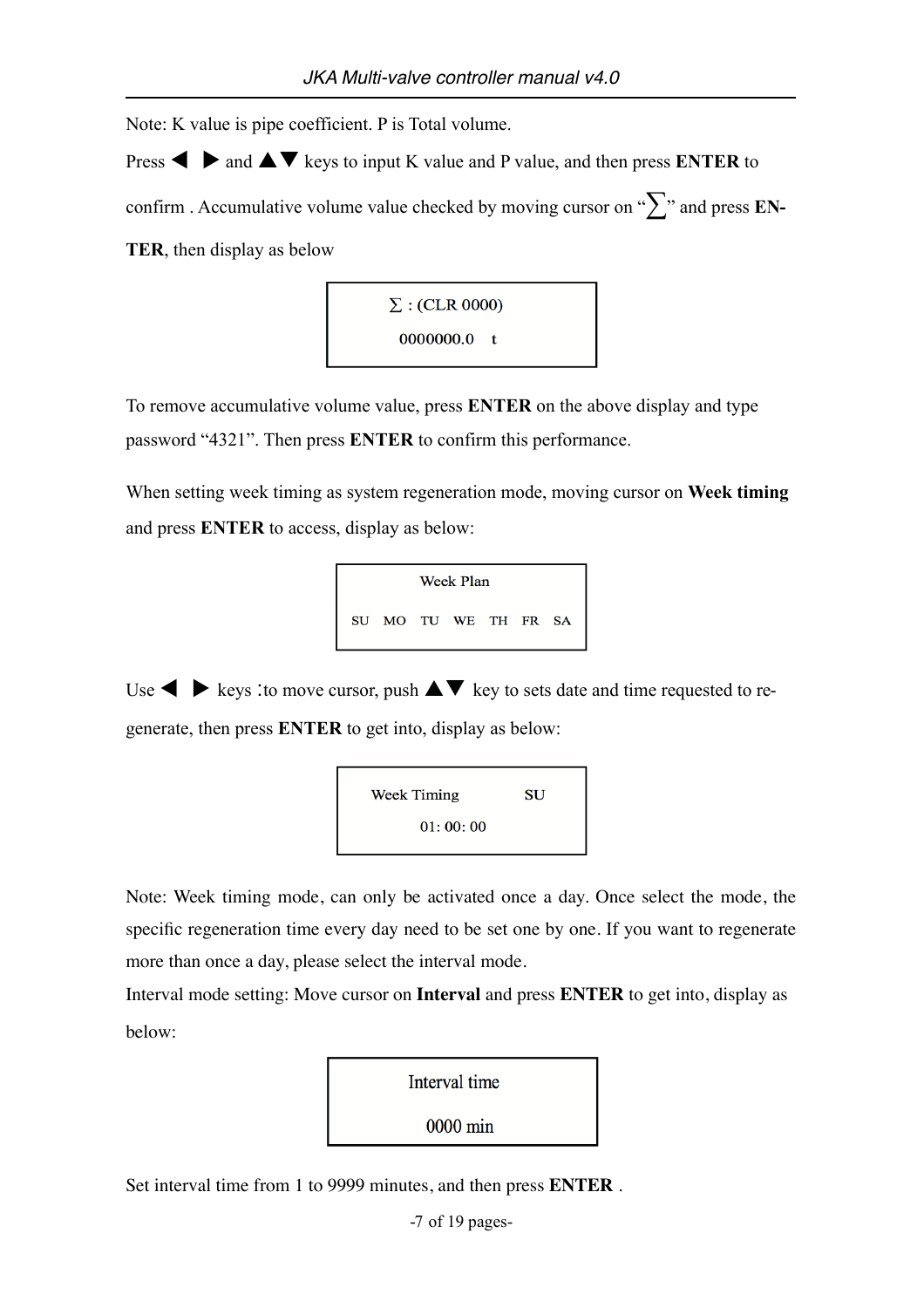Note: among four regeneration modes, remote mode is highest priority, namely no matter Week timing or Interval mode, as long as Stager controller receives remote signal, it will initiate regeneration program, only one of the other three modes can be selected.

- Business Lock: if its function is needed please contact to us.
- Instrument address settings: Use  $\blacklozenge \blacktriangleright$  key to move the cursor to the "**Address**" and press the (**ENTER**) key to enter the "**Address**" setting, display as below



pressing the  $(\blacktriangle \blacktriangleright)$  and  $(\blacktriangle \blacktriangleright)$  keys to modify the device address. The address range is 0 ~ 255. After the modification, press the **ENTER** button to save the setting and return to the main setting menu.

• Meter baud rate setting: Use  $\blacklozenge$  **b** key to move the cursor to the "**Baud Rate**" and press the (**ENTER**) key to enter the setting, display as below



Pressing the  $\blacklozenge \blacktriangleright$  button to modify the baud rate of the device. The baud rate can be set as 1200, 2400, 4800, 9600, 14400 and 19200. After the modification, press **ENTER** to save the setting and returns to the main setup menu.

Note: Baud rate should not be higher than 9600 when RS485 transmission distance exceeds 1200 meters. Shielded cable is highly recommended for use to prevent the influence of other high-voltage or frequency converter on transmission data during transmission.

2.2.4 M program setting

Move cursor on **M Prog** and press **ENTER** to get into M program setting, display as blow:

Program Stages: 3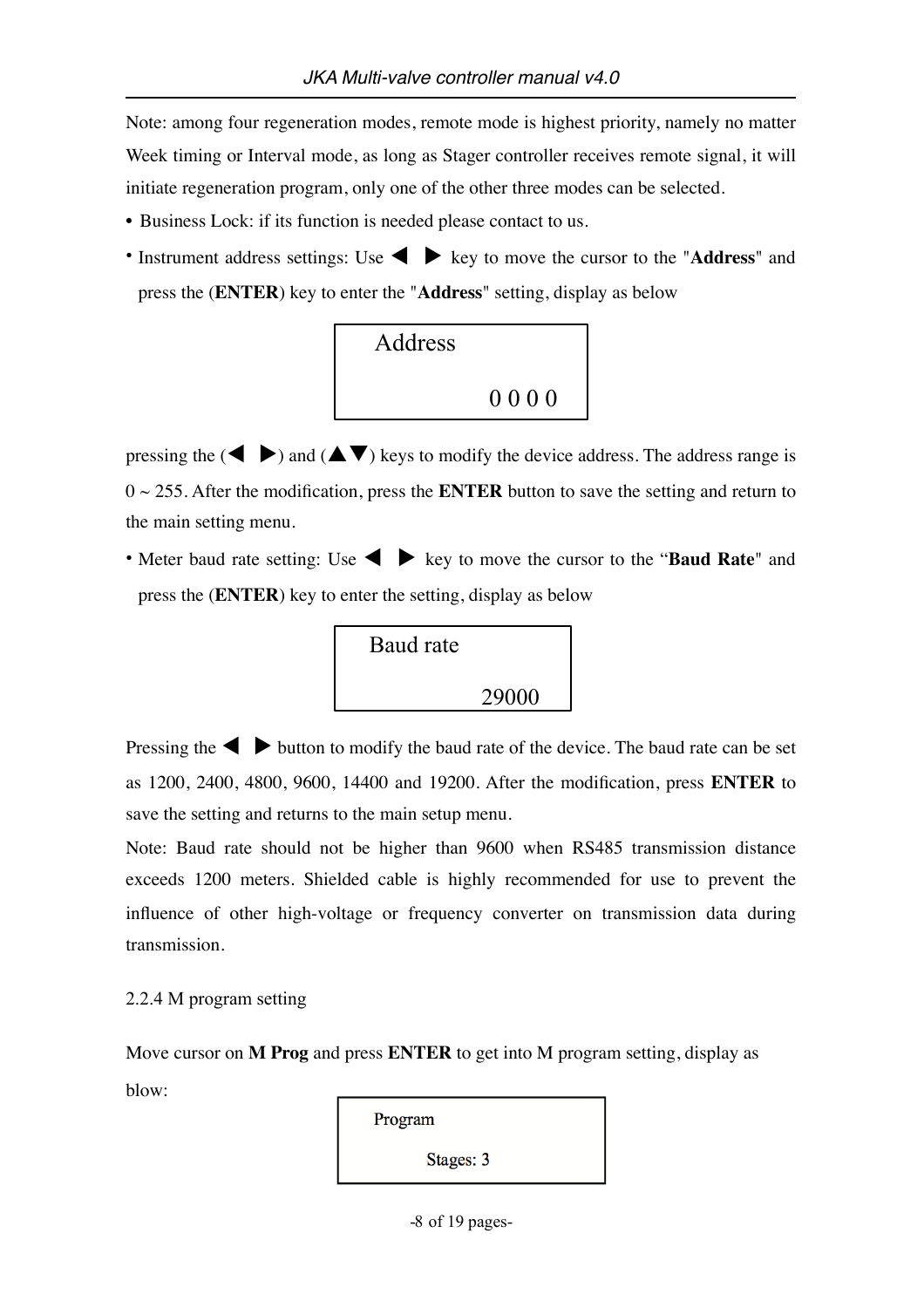Change number of push  $\blacklozenge$   $\blacktriangleright$  key to change number of stages (1-16 total) and press **ENTER** (3 stager as example), display as below:

Program: 1/3 stages

Time: 0000 seconds

Push  $\blacktriangle$   $\blacktriangleright$  and press **ENTER** to access step width setting of first stage. Adjust this step width based on systematic requirement (from 1 second to 9999seconds). Up completion, press **ENTER** to confirm this setting. And then go to second stage setting by pressing  $\blacktriangleleft$  $\blacktriangleright$  .

Note: How many total stages needed should be identified by technique of water treatment. For example, normally, Media Filter needs two stages, fast rinse and back wash. Softening system needs three stages, back wash, brine, slow rinse and fast rinse.

#### 2.2.5 S program setting

Moving cursor to **S Prog** and pressing **ENTER** to access S program setting, screen displays as below.

S Prog: 
$$
1 \quad N = \frac{3}{1} \quad T =
$$

S program including 3 sub-program can be set:

- S1, S3 program setting: when the cursor is in the "1" position, use  $\triangle \blacktriangledown$  to select S1 or S3 program, and then press  $\diamondsuit$   $\diamond$  to go into setting display. Move cursor  $(\diamondsuit \gt)$ to certain "- " which stage needs assistant signal output. And then transfer "-" to "\*" to activate by  $\blacktriangle \blacktriangledown$ . S1 and S3 programs can be any combination of multistep, but are restricted by M program on the number of stages and the step width of each stage.
- S2 program setting: after setting S1 and S3, press **ENTER** to go into setting display.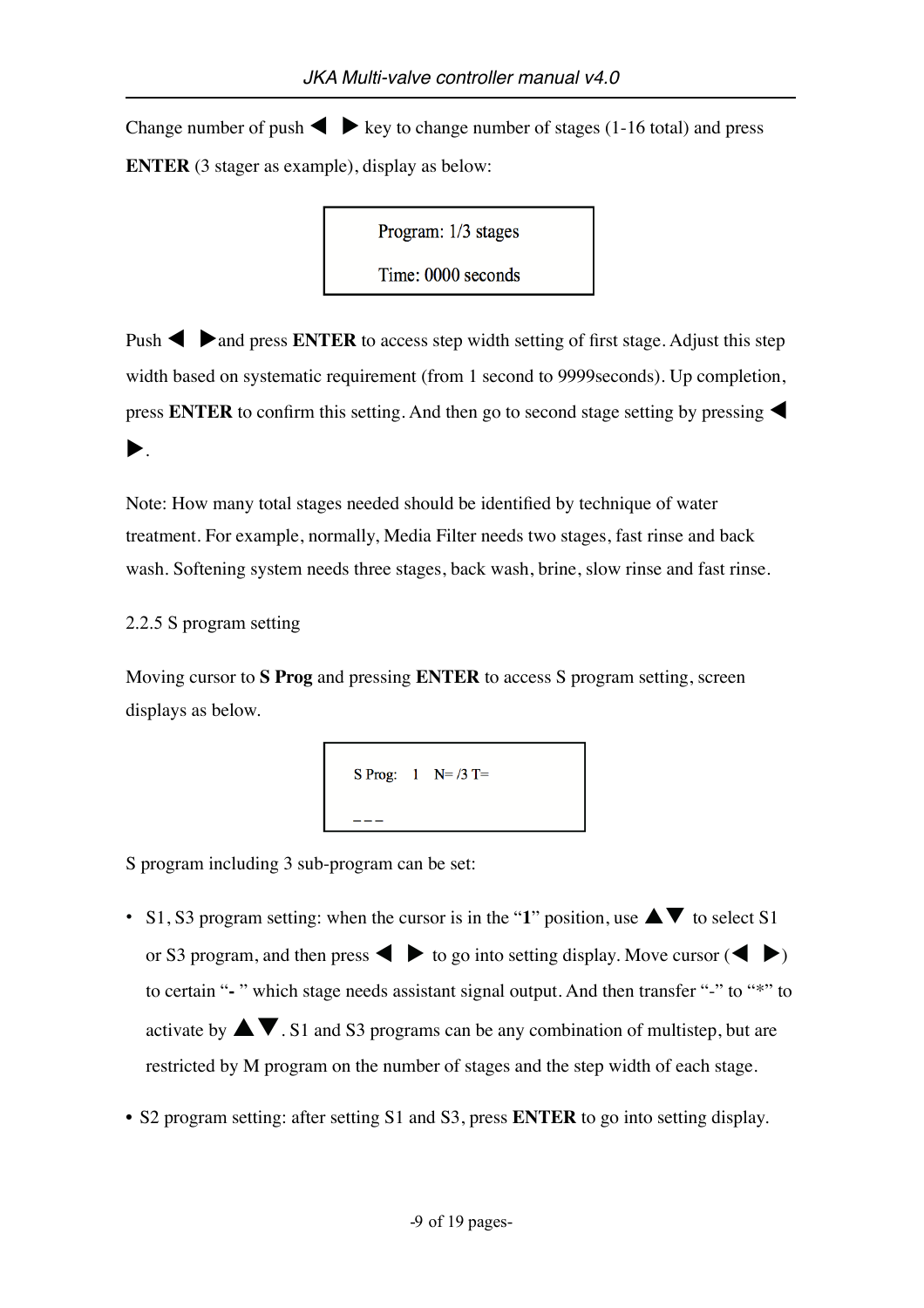

Select **Step 00** and press **ENTER** . Push  $\blacklozenge$  and  $\blacktriangle \blacktriangledown$  keys to set the number of output stages (This number is limited by the number of main program stages). And then confirm by pressing **ENTER** . Select **delay0000** and press **ENTER** to set the step width of delay that can not exceed the length of relevant stage in main program. S2 output can only be implemented in one step during regeneration process.

Terminal  $#$  —  $\sim$  Connection

| Communication:                             |     | Flow sensor input: | Remote control:        | Distributor control: |        |
|--------------------------------------------|-----|--------------------|------------------------|----------------------|--------|
|                                            |     |                    |                        |                      |        |
| $101\# 02\#$ connect to                    | 03# | DC 10v             | $06 \#$ Remote control | 19#                  | white  |
| PC, PLC or                                 | 04# | <b>SIN</b>         | signal                 | 20#                  | blue   |
| instrument.                                | 05# | <b>GND</b>         | 07# Interlock startup  | 21#                  | black  |
| Level control output: $220v$ power supply: |     |                    | 08# Interlock startup  | 22#                  | yellow |
|                                            |     |                    | $09#$ com              | 23#                  | green  |
| 10#11#<br>S1 output $ 16#$                 |     | L                  |                        | 24#                  | brown  |
| 12#13#<br>S2 output $17#$                  |     | N                  |                        |                      |        |
| 14# 15#<br>S3 output $18#$                 |     | F                  |                        |                      |        |

# **3. Input/output equipment**

Note: If SIGNET flow sensor is chosen, linking red line of flow sensor to 04 terminal SIN. And black line and shield line both link to 05 terminal GND. 03 terminal is no connection.If the JM-TT sensor is selected, it should be wired as follows: linking red line to 03 terminal + 10V, sensor black (white) line connected to 04 terminal SIN, shield line to 05 terminal GND.

Instructions: 1) when terminal 05 and 09 are short circuit, the regeneration program can be started after 2 seconds. 2) regeneration of JKA Stager Controller is restrained in 5 seconds when terminal 07 and 09 are shorted. As far as disconnection, regeneration can be available. 3) Any time both 08 and 09 terminal short circuit will disable the device regeneration.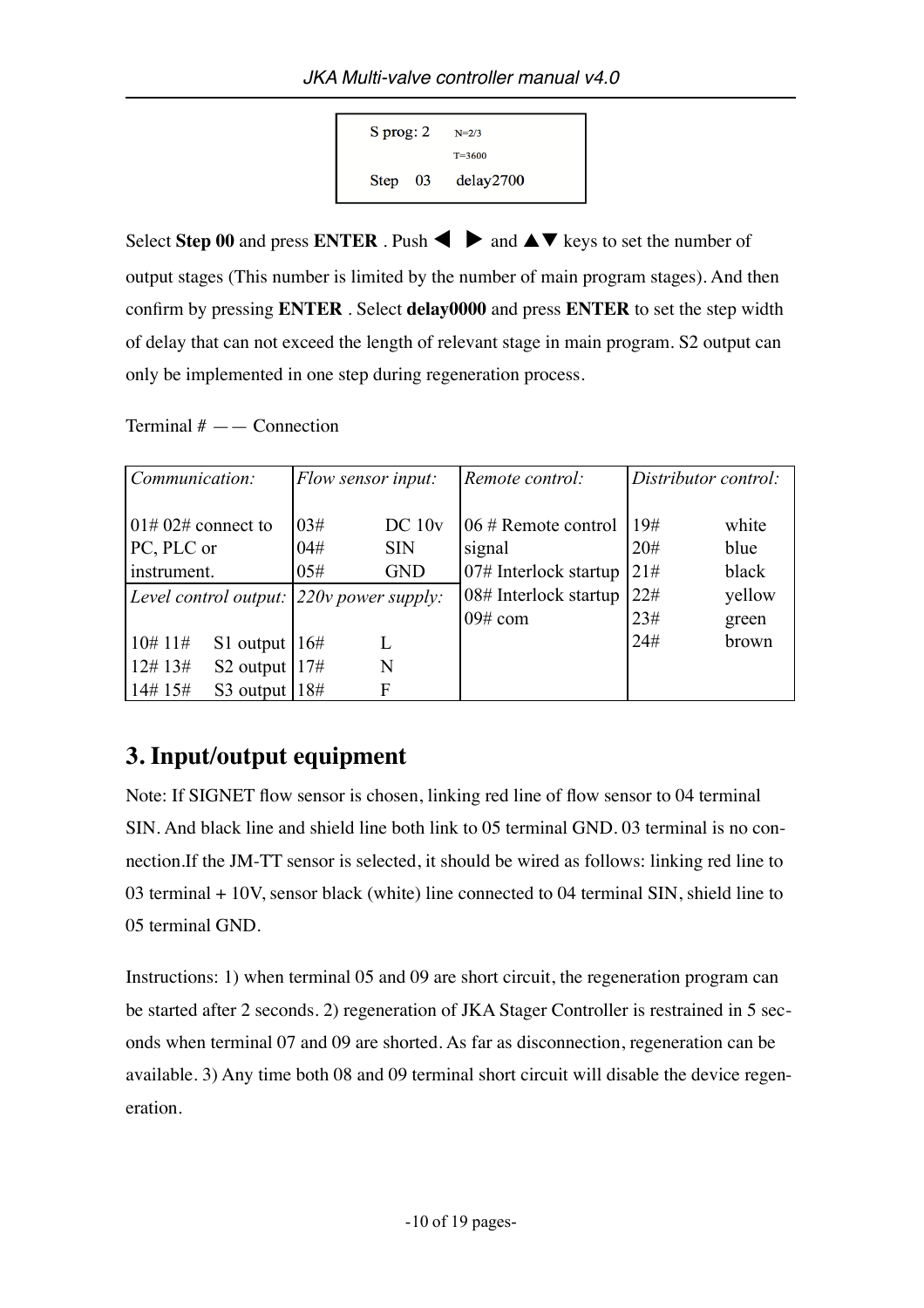# **4. Input/output device detection**

Test setting: on the main menu display, operate  $\blacklozenge$   $\blacktriangleright$  button to select **Test** and press

**ENTER** to get into setting state. Display as below.

| 09:34:21 | step $0$   |  |
|----------|------------|--|
| Enter    | <b>ESC</b> |  |

Press **ENTER** to go into the first step of program.

| 09:34:21     | step 1     |  |
|--------------|------------|--|
| 118/121      |            |  |
| <b>ENTER</b> | <b>ESC</b> |  |

Inspect validities of equipment and valve's connection before press **ENTER** to go into the second stage of program. The screen display is similar to the first step. Sequentially complete all the steps and then check if the process of all connected devices meets the requirements.

# **5. Process test and manpower control**

## 5.1 Main screen

According to various systematic operational states, Screen may display current systematic state information. Under the working status, display as below:

| 2006-03-21  | TU     |  |
|-------------|--------|--|
| 14:18:58    |        |  |
| <b>Next</b> | Remote |  |

- Acquire present date, time, and next regeneration time from main screen, when **Week timing** mode is adopted.
- Easily obtain volume, flow rate, and total volume in a set time period on main screen, when **Volume** mode is adopted.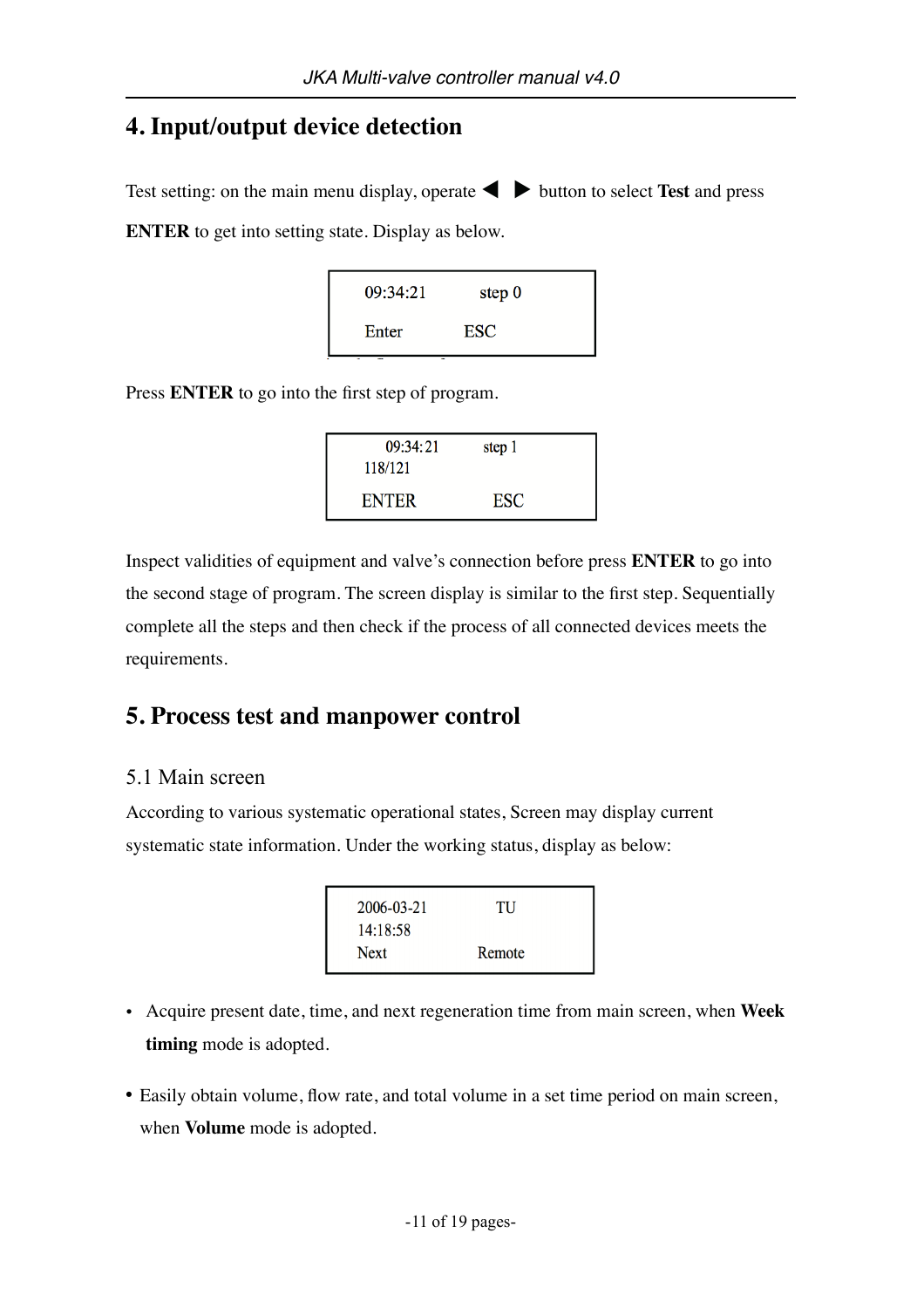• Know present date, time, week and remote regenerate control when **Remote** mode is selected.

JKA stager controller activates regeneration when residual flow rate/time value reaches setting or received remote signal. Under the regeneration states, screen displays various stages' information accorded with below:



- 5.2 Manpower initiation or stop
- Move cursor by pressing  $\blacktriangleleft \blacktriangleright$  to **Manu**, and then push  $\frac{m}{m}$  to initiate regeneration. Display as below:

ManuStep STEP 1/3 Left  $600$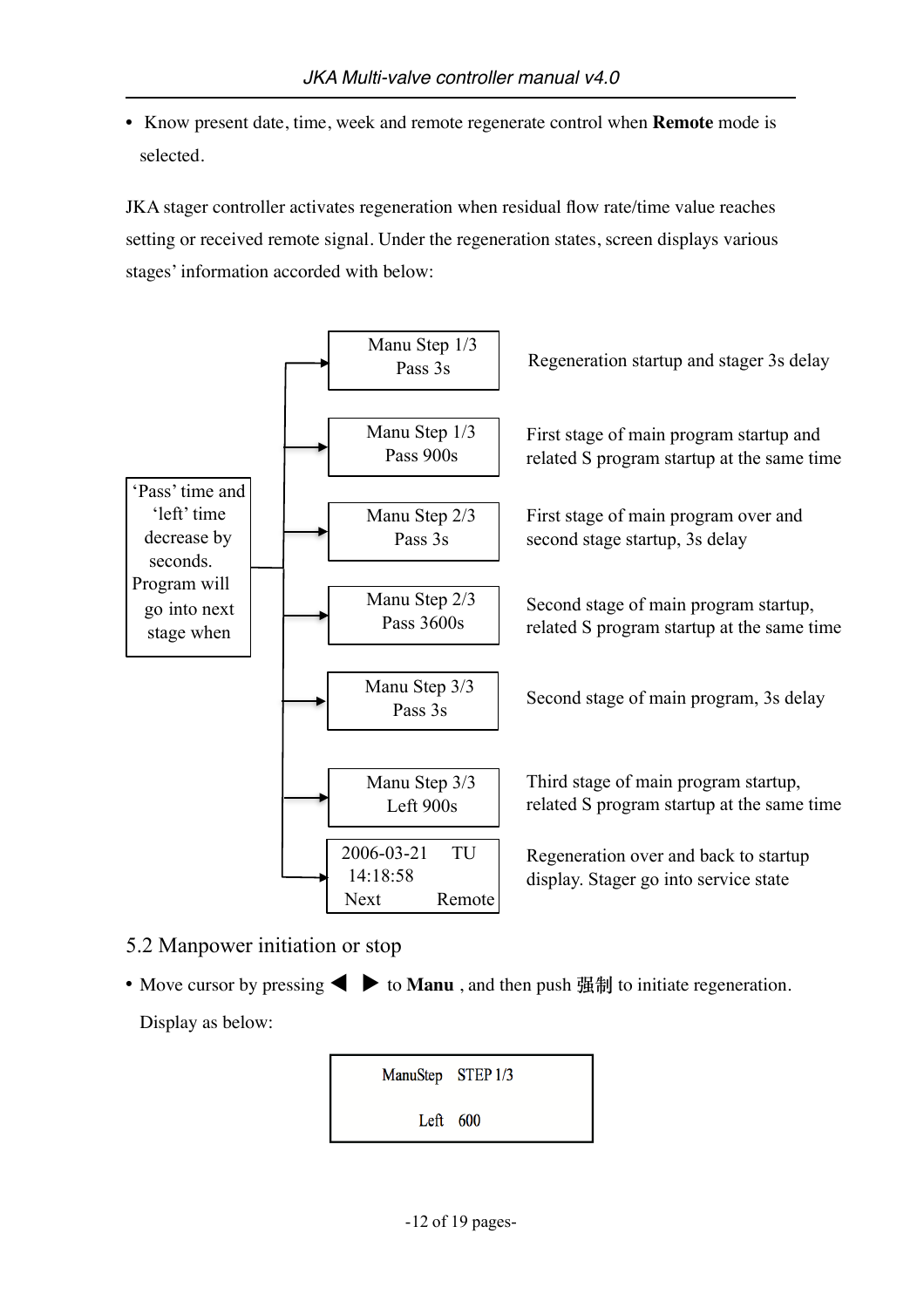When regeneration program initiated, residual time of first stage decreases by 1. Till zero, program goes into second stage of the process, followed by all the steps. Regeneration program automatically exit after the program is finished.

• Press **ESC** constant for 5 seconds to stop regeneration, display as below.



Press **ENTER** to skip one stage and proceed directly to the next step. Press again (**EN-TER**) key to skip all the steps until all over.

## **6. Communication**

Instrument is equipped with RS485 communication interface, and adopt the MODBUS (RTU) protocol with CRC checksum. Communication format: 8 data bits, 1 starting bit, 1 stop bit,No parity.

In the use of configuration software, the equipment require Modicon PLC, which use Modbus-RTU address type, 16 bits integer data type. (For some configuration software, 3X register bank should be selected).

6.1 Reading to device register

PC instructs format as below:

Device address  $(1 \text{ byte}) + \text{Read} (1 \text{ byte}) + \text{ Register first address} (2 \text{ bytes}) + \text{the number of}$ Reading (2 bytes) + Check code (2 bytes)

Device return data format:

Device address  $(1 \text{ byte}) + \text{Read} (1 \text{ byte}) + \text{number of bytes of data} (1 \text{ byte}) + \text{data}$ +Check code (2 bytes)

For example, the device issues a read command: 00 03 00 00 00 01 85 DB; The instrument returns data: 00 03 02 00 10 84 48.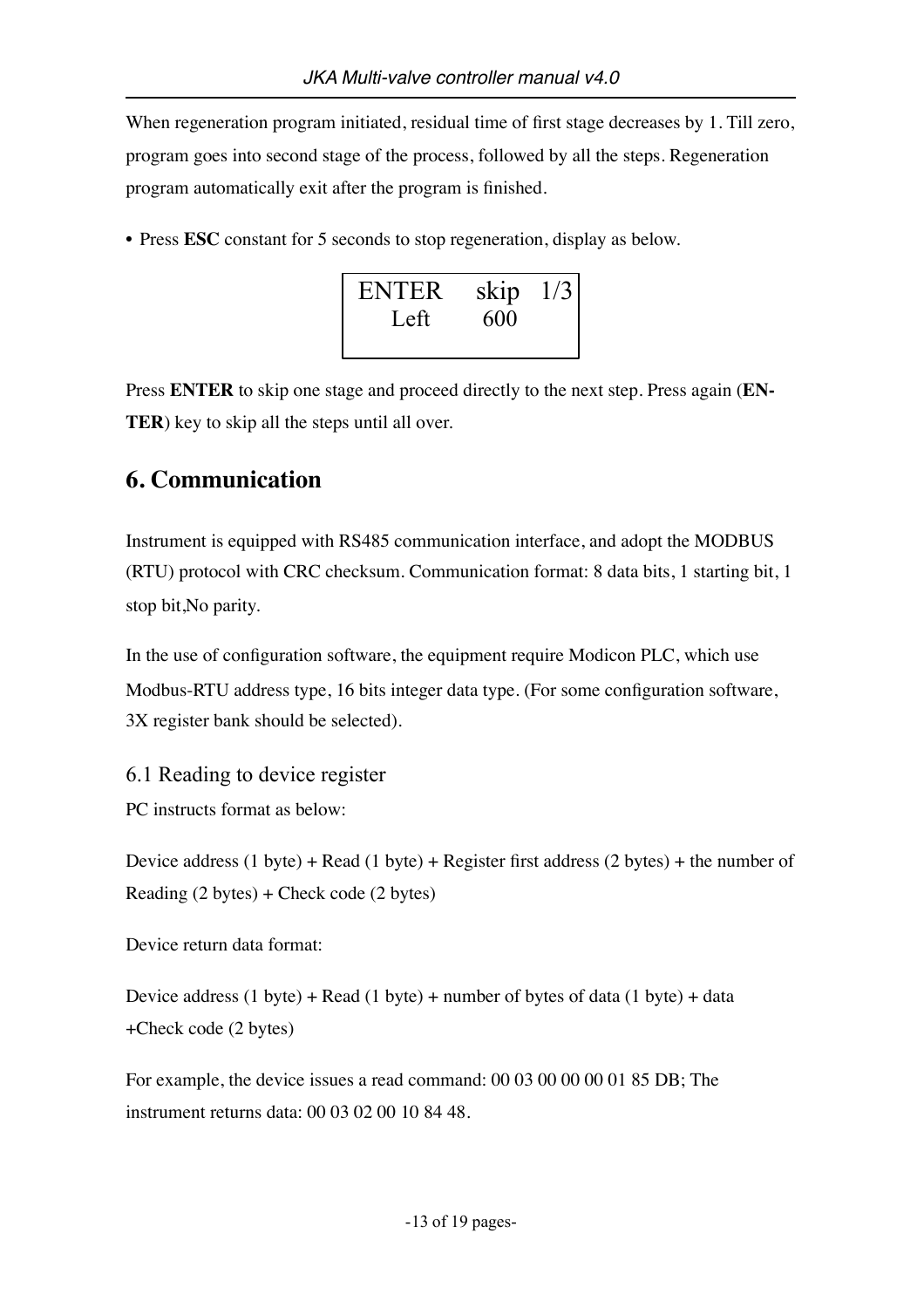Description of the send command: 00 is the address of the machine, 03 is the read command, 00 00 is the first address of the read register, 00 01 is the number of read addresses, and 85 0B is the check code of the current data, which is calculated by program.

Description of the returned Data: 00 the machine address, 03 for the read command, 02 returned data is 2 bytes; 00 10 returned data, 84 48 check code, run by the program.

## 6.2 Writing device

PC sends the instruction in following format:

Device address (1 byte) + Write (1 byte) + Register first address (2 bytes) + Written data (2 bytes) + Check code (2 bytes)

Return from write device registers: 01 06 00 06 00 12 E9 C6

Here, 01 write device address, 06 write command, 00 06 register address, 00 12 data to be written, E9 C6 check code.

| <b>Address of</b><br>register | <b>Description</b>                             | Range    | <b>Function</b> |
|-------------------------------|------------------------------------------------|----------|-----------------|
| $\boldsymbol{0}$              | Year (Current time)                            | $0-99$   | read and write  |
| 1                             | Month (Current time)                           | $1 - 12$ | read and write  |
| $\overline{2}$                | Day (Current time)                             | $1 - 31$ | read and write  |
| 3                             | Hour(Current time)                             | $0 - 23$ | read and write  |
| $\overline{4}$                | Minute (Current time)                          | $0 - 59$ | read and write  |
| 5                             | Second (Current time)                          | $0 - 59$ | read and write  |
| 6                             | Week (Current time)                            | $0-6$    | read and write  |
| 7                             | Mode: Volume, Week timing, Interval,<br>Remote | $0 - 3$  | read and write  |
| 8                             | To next start time (Hour)                      | $0-99$   | read only       |
| 9                             | To next start time (Minute)                    | $0-99$   | read only       |
| 10                            | To next start time (Second)                    | $0-99$   | read only       |
| 11                            | Flow sensor coefficient (High)                 | 0-65535  | read and write  |

### 6.3 The address of device register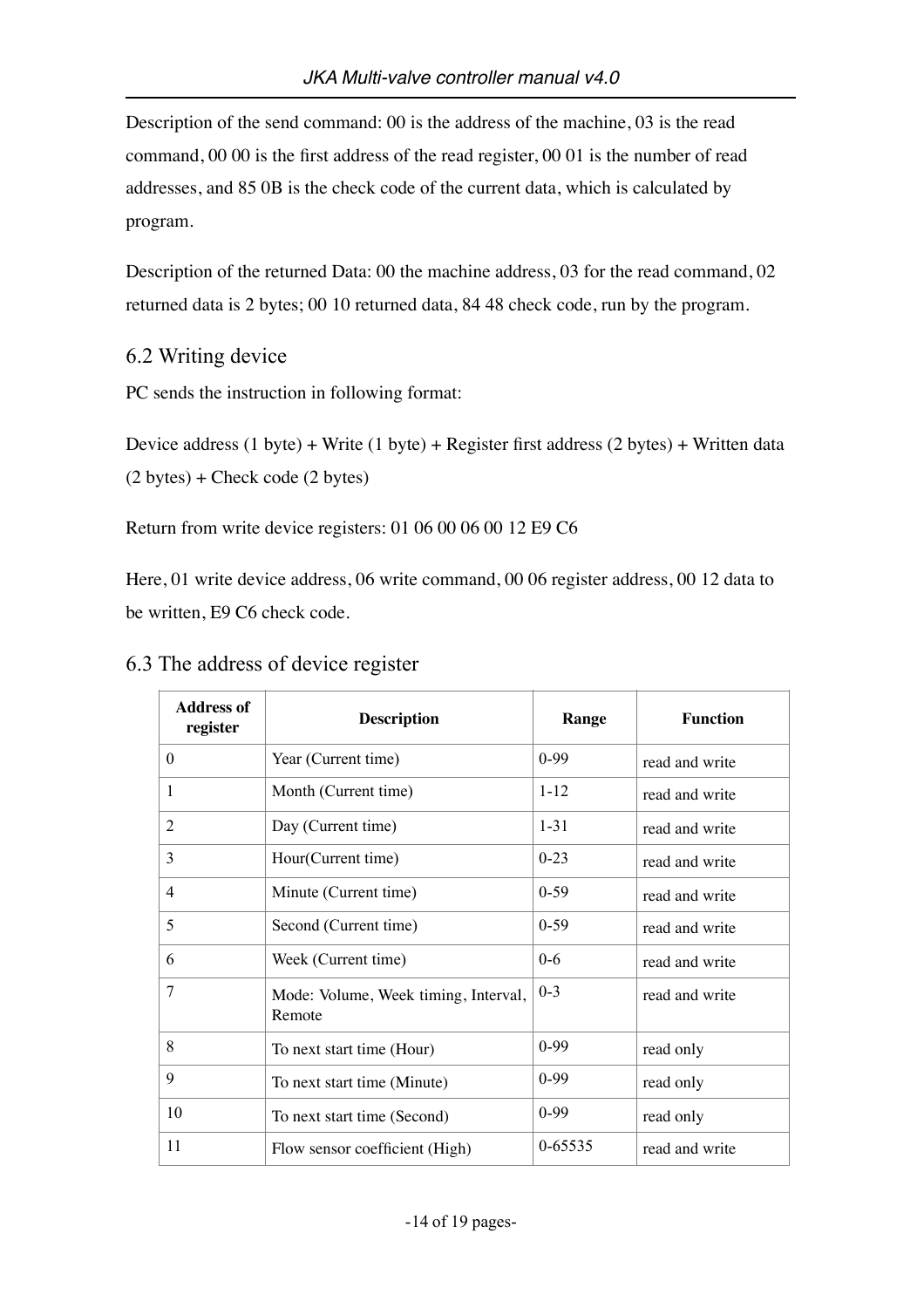| 12 | Flow sensor coefficient (Low)      | 0-65535  | read and write |
|----|------------------------------------|----------|----------------|
| 13 | Instantaneous flow (high)          | 0-65535  | read only      |
| 14 | Instantaneous flow (low)           | 0-65535  | read only      |
| 15 | Set batch (high 2-bit)             | 0-65535  | read and write |
| 16 | Set batch (low 4-bit)              | 0-65535  | read and write |
| 17 | Remaining batch (high 2-bit)       | 0-65535  | read only      |
| 18 | Remaining batch (low 4-bit)        | 0-65535  | read only      |
| 19 | Accumulated flow (high 3-bit)      | 0-999    | read only      |
| 20 | Accumulated flow (low 4-bit)       | 0-9999   | read only      |
| 21 | Accumulated flow (1 decimal place) | $0 - 9$  | read only      |
| 22 | Weekly start (Sunday)              | 0, 1     | read and write |
| 23 | Weekly start (Monday)              | 0, 1     | read and write |
| 24 | Weekly start (Tuesday)             | 0, 1     | read and write |
| 25 | Weekly start (Wednesday)           | 0, 1     | read and write |
| 26 | Weekly start (Thursday)            | 0, 1     | read and write |
| 27 | Weekly start (Friday)              | 0, 1     | read and write |
| 28 | Weekly start (Saturday)            | 0, 1     | read and write |
| 29 | Sunday's start time (Hour)         | $0 - 23$ | read and write |
| 30 | Sunday's start time (Minute)       | $0 - 59$ | read and write |
| 31 | Sunday's start time (Second)       | $0 - 59$ | read and write |
| 32 | Monday's start time (Hour)         | $0 - 23$ | read and write |
| 33 | Monday's start time (Minute)       | $0 - 59$ | read and write |
| 34 | Monday's start time (Second)       | $0 - 59$ | read and write |
| 35 | Tuesday's start time (Hour)        | $0 - 23$ | read and write |
| 36 | Tuesday's start time (Minute)      | $0 - 59$ | read and write |
| 37 | Tuesday's start time (Second)      | $0 - 59$ | read and write |
| 38 | Wednesday's start time (Hour)      | $0 - 23$ | read and write |
| 39 | Wednesday's start time (Minute)    | $0 - 59$ | read and write |
| 40 | Wednesday's start time (Second)    | $0 - 59$ | read and write |
| 41 | Thursday's start time (Hour)       | $0 - 23$ | read and write |
| 42 | Thursday's start time (Minute)     | $0 - 59$ | read and write |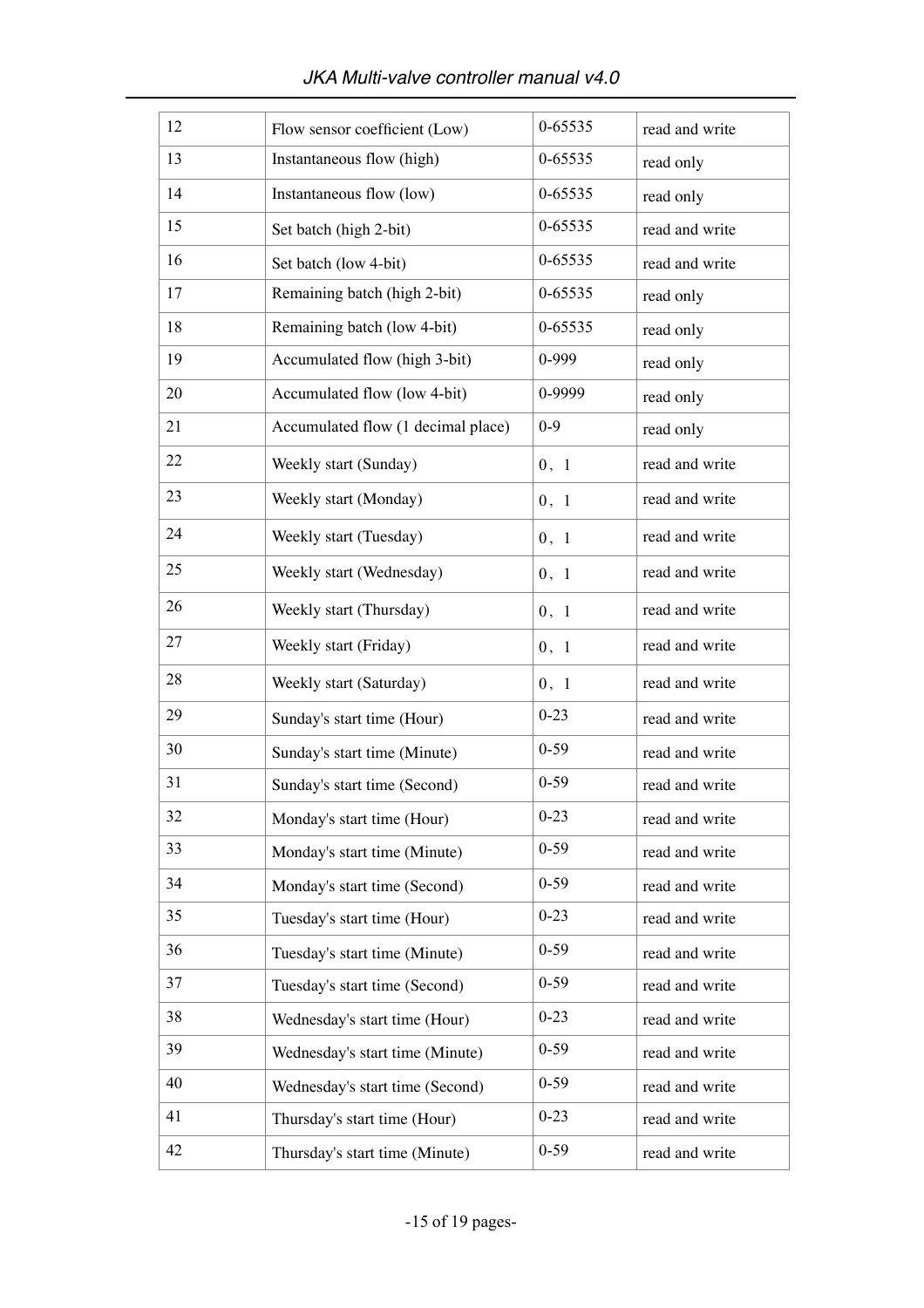| 43 | Thursday's start time (Second)           | $0 - 59$ | read and write |
|----|------------------------------------------|----------|----------------|
| 44 | Friday's start time (Hour)               | $0 - 23$ | read and write |
| 45 | Friday's start time (Minute)             | $0 - 59$ | read and write |
| 46 | Friday's start time (Second)             | $0 - 59$ | read and write |
| 47 | Saturday's start time (Hour)             | $0 - 23$ | read and write |
| 48 | Saturday's start time (Minute)           | $0 - 59$ | read and write |
| 49 | Saturday's start time (Second)           | $0 - 59$ | read and write |
| 50 | Interval of regeneration start time      | 1-9999   | read and write |
| 51 | Steps of M program                       | $1 - 16$ | read and write |
| 52 | Step width of 1st step                   | 0-9999   | read and write |
| 53 | Step width of 2nd step                   | 0-9999   | read and write |
| 54 | Step width of 3rd step                   | 0-9999   | read and write |
| 55 | Step width of 4th step                   | 0-9999   | read and write |
| 56 | Step width of 5th step                   | 0-9999   | read and write |
| 57 | Step width of 6th step                   | 0-9999   | read and write |
| 58 | Step width of 7th step                   | 0-9999   | read and write |
| 59 | Step width of 8th step                   | 0-9999   | read and write |
| 60 | Step width of 9th step                   | 0-9999   | read and write |
| 61 | Step width of 10th step                  | 0-9999   | read and write |
| 62 | Step width of 11th step                  | 0-9999   | read and write |
| 63 | Step width of 12th step                  | 0-9999   | read and write |
| 64 | Step width of 13th step                  | 0-9999   | read and write |
| 65 | Step width of 14th step                  | 0-9999   | read and write |
| 66 | Step width of 15th step                  | 0-9999   | read and write |
| 67 | Step width of 16th step                  | 0-9999   | read and write |
| 68 | S1 Step $1(1 \text{ on}, 0 \text{ off})$ | $0 - 1$  | read and write |
| 69 | S1 Step $2(1 \text{ on}, 0 \text{ off})$ | $0 - 1$  | read and write |
| 70 | S1 Step $3(1 \text{ on}, 0 \text{ off})$ | $0 - 1$  | read and write |
| 71 | $S1$ Step 4 (1 on, 0 off)                | $0 - 1$  | read and write |
| 72 | S1 Step $5(1 \text{ on}, 0 \text{ off})$ | $0 - 1$  | read and write |
| 73 | S1 Step $6(1 \text{ on}, 0 \text{ off})$ | $0 - 1$  | read and write |
| 74 | S1 Step $7(1 \text{ on}, 0 \text{ off})$ | $0 - 1$  | read and write |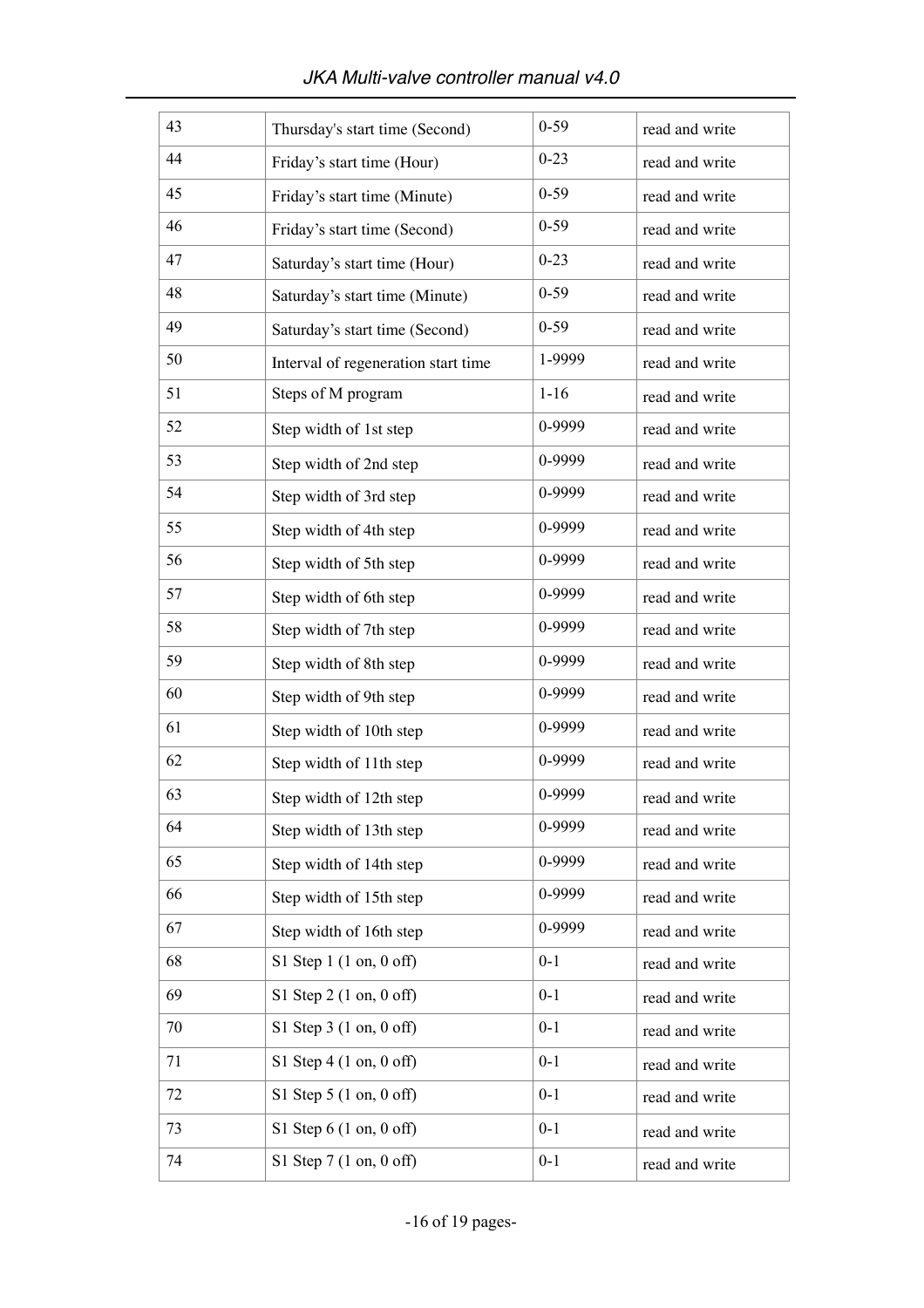| 75  | $S1$ Step 8 (1 on, 0 off)                           | $0 - 1$      | read and write |
|-----|-----------------------------------------------------|--------------|----------------|
| 76  | S1 Step $9(1 \text{ on}, 0 \text{ off})$            | $0 - 1$      | read and write |
| 77  | S1 Step 10 $(1 \text{ on}, 0 \text{ off})$          | $0 - 1$      | read and write |
| 78  | S1 Step 11 (1 on, 0 off)                            | $0 - 1$      | read and write |
| 79  | S1 Step 12 (1 on, 0 off)                            | $0 - 1$      | read and write |
| 80  | S1 Step 13 $(1 \text{ on}, 0 \text{ off})$          | $0 - 1$      | read and write |
| 81  | S1 Step $14(1 \text{ on}, 0 \text{ off})$           | $0 - 1$      | read and write |
| 82  | S1 Step 15 (1 on, 0 off)                            | $0 - 1$      | read and write |
| 83  | S1 Step 16 $(1 \text{ on}, 0 \text{ off})$          | $0 - 1$      | read and write |
| 84  | The step for output in S2                           | $1 - 16$     | read and write |
| 85  | Output delay time in S2                             | 1-9999       | read and write |
| 86  | S3 Step $1(1 \text{ on}, 0 \text{ off})$            | $0 - 1$      | read and write |
| 87  | S3 Step 2 (1 on, 0 off)                             | $0 - 1$      | read and write |
| 88  | S3 Step 3 (1 on, 0 off)                             | $0 - 1$      | read and write |
| 89  | S3 Step 4 (1 on, 0 off)                             | $0 - 1$      | read and write |
| 90  | S3 Step 5 (1 on, 0 off)                             | $0 - 1$      | read and write |
| 91  | S3 Step 6 (1 on, 0 off)                             | $0 - 1$      | read and write |
| 92  | S3 Step 7 (1 on, 0 off)                             | $0 - 1$      | read and write |
| 93  | S3 Step 8 (1 on, 0 off)                             | $0 - 1$      | read and write |
| 94  | S3 Step 9 (1 on, 0 off)                             | $0 - 1$      | read and write |
| 95  | S3 Step 10 (1 on, 0 off)                            | $0 - 1$      | read and write |
| 96  | S3 Step 11 (1 on, 0 off)                            | $0 - 1$      | read and write |
| 97  | S3 Step 12 (1 on, 0 off)                            | $0 - 1$      | read and write |
| 98  | S3 Step 13 (1 on, 0 off)                            | $0 - 1$      | read and write |
| 99  | S3 Step 14 (1 on, 0 off)                            | $0 - 1$      | read and write |
| 100 | S3 Step 15 (1 on, 0 off)                            | $0 - 1$      | read and write |
| 101 | S3 Step 16 (1 on, 0 off)                            | $0 - 1$      | read and write |
| 102 | Experimental operation (1 launch the<br>experiment) | $0 - 1$      | write          |
| 103 | Experiment flag (1 in working)                      | $0 - 1$      | read only      |
| 104 | Experimental operation (1 next step)                | $\mathbf{1}$ | write          |
| 105 | Experimental operation (1 to Exit<br>program)       | -1           | write          |